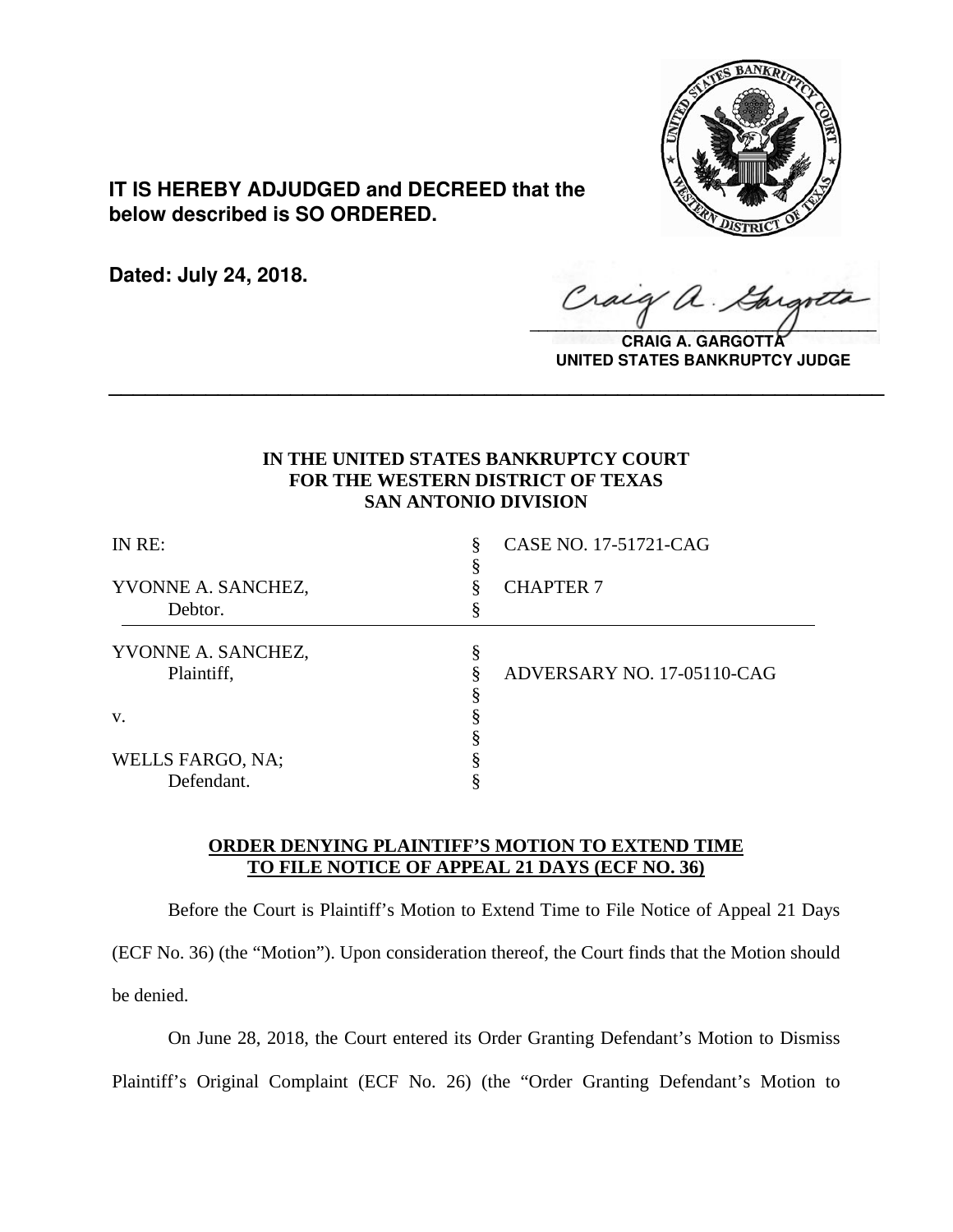Dismiss"). On July 21, 2018, Plaintiff filed the Motion, seeking an extension to file Plaintiff's notice of appeal to August 3, 2018. Plaintiff did not file the Motion on an emergency or expedited basis.

In part, Federal Rule of Bankruptcy Procedure 8002 provides:

## **(a) In General.**

(1) Fourteen-Day Period. Except as provided in subdivisions (b) and (c), a notice of appeal must be filed with the bankruptcy clerk within 14 days after entry of the judgment, order, or decree being appealed.

. . .

## **(d) Extending Time to Appeal.**

(1) When the Time May be Extended. Except as provided in subdivision  $(d)(2)$ , the bankruptcy court may extend the time to file a notice of appeal upon a party's motion that is filed:

- (A) within the time prescribed by this rule; or
- (B) within 21 days after that time, if the party shows excusable neglect.

Pursuant to Fed. R. Bankr. P.  $8002(a)(1)$ , the fourteen-day deadline for Plaintiff to file

Plaintiff's notice of appeal was July 12, 2018. Once the fourteen-day period to file a notice of

appeal expires, the Court may extend the time in which to file if a party shows that the failure to

act was the result of excusable neglect. *See* Fed. R. Bankr. P. 8002(d)(1)(B). This Court looks to

*Pioneer Inv. Servs. Co. v. Brunswick Assocs. Ltd. P'ship*, 507 U.S. 380 (1993) for the Supreme

Court's determination of what constitutes "excusable neglect." In *Pioneer*, Supreme Court

determined that "excusable neglect" is

. . . at bottom an equitable one, taking account of all relevant circumstances surrounding the party's omission. These include . . . the danger of prejudice to the debtor, the length of delay and its potential impact on judicial proceedings, the reason for the delay, including whether it was within the reasonable control of the movant, and whether the movant acted in good faith.

*Pioneer*, 507 U.S. at 395.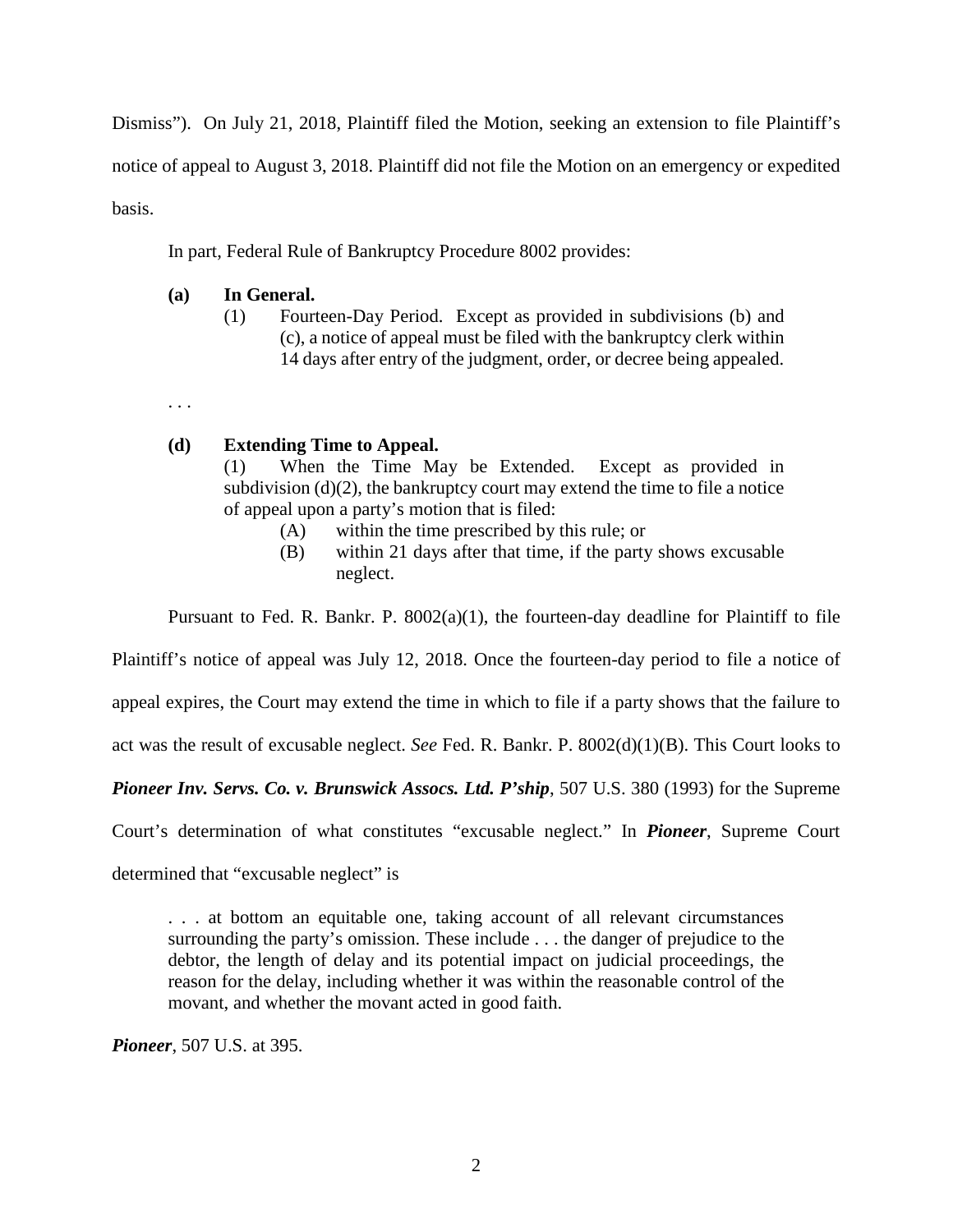Here, Plaintiff filed the Motion on July 21, 2018—twenty-three days after the Court entered the Order Granting Defendant's Motion to Dismiss. As such, Plaintiff seeks an extension of time outside the fourteen-day period originally prescribed under Rule  $8002(a)(1)$ . Thus, the Court analyzes the relief requested in the Motion under Rule  $8002(d)(1)$  $8002(d)(1)$  $8002(d)(1)$ .<sup>1</sup>

Upon review, the Motion requests that this Court extend Plaintiff's deadline to file Plaintiff's notice of appeal to August 3, 2018, due to the busy schedule of Plaintiff's counsel. *See* ECF No. 36, at pp. 1–2. Specifically, Plaintiff's counsel states that Plaintiff "attempted to meet in [counsel's] office but was informed [counsel] was not present." ECF No. 36, at p. 2. Further, Plaintiff's counsel informs the Court of counsel's recent work schedule, detailing "[c]ounsel has been in 2 jury trial since rendition of judgment and not available on a regular basis." *Id.*

Plaintiff directs the Court to *O'Brien v. Hartnett*, Adv. Proc. No. 11-05010, 2011 WL 6210625 (Bankr. W.D. Tex. Dec. 14, 2011), in support of Plaintiff's request for an extension of time to file Plaintiff's notice of appeal. *See* ECF No. 36, at p. 2. The Court notes that the *O'Brien* decision is entitled "Memorandum of Opinion on Objection to the Dischargeability of Debt" and is not instructive to the Court for authority on a motion to extend time to file notice of appeal.

Federal courts across the nation have held that the busy schedule of a party's counsel does not constitute excusable neglect under Fed. R. Bankr. P. 8002(d)(1)(B). *See, e.g.*, *Pioneer*, 507 U.S. at 398 ("In assessing the culpability of respondents' counsel, we give little weight to the fact that counsel was experiencing upheaval in his law practice[.]"); *Belfance v. Black River Petroleum, Inc. (In re Hess)*, 209 B.R. 79. 63 (6th Cir. BAP 1997)(stating that a lawyer's practice interfering with compliance with deadline is not "excusable neglect"); *In re Laketown Wharf* 

<span id="page-2-0"></span><sup>&</sup>lt;sup>1</sup> Unless otherwise noted, all references to a "Rule" as used herein shall be to the Federal Rules of Bankruptcy Procedure.